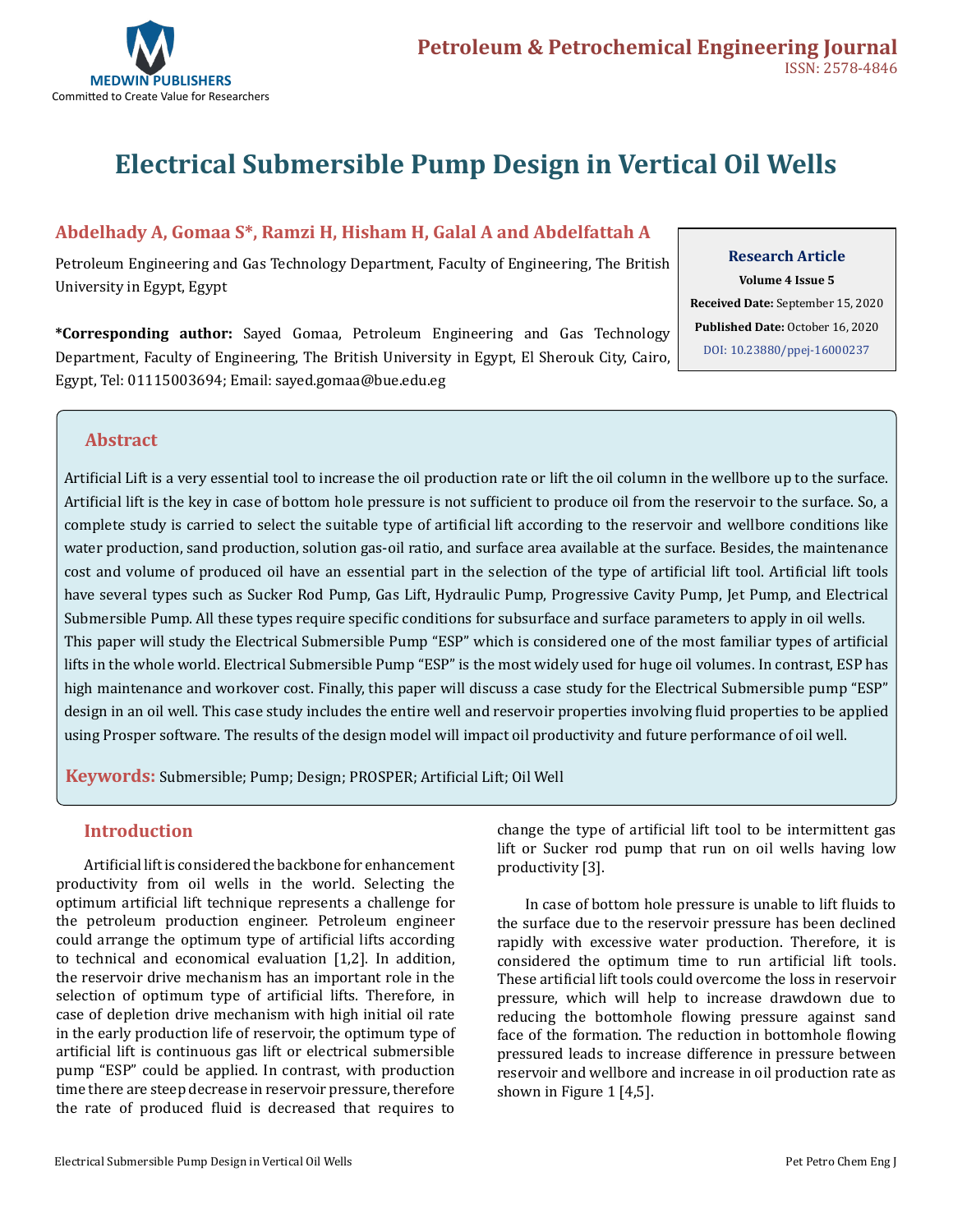

There are different types of artificial lift tools with different specifications related to well parameters, reservoir and fluid properties. Each type of artificial lifts has different advantages and limitations according to its application on oil well. The artificial lifting tools include gas lift, Sucker Rod Pump, Hydraulic Pump, Progressive Cavity Pump and Electrical Submersible Pump [6-8]. There are many parameters affecting the selection of the optimum type of artificial lifting techniques that include reservoir, wellbore,

surface and operation parameters.

The reservoir parameters are production rate, water production rate, solution gas oil ratio, oil viscosity, oil formation volume factor, inflow performance relationship, and the driving mechanism.

The surface conditions include location of field, power source, surface production rate, and contamination of fluids. The conditions of field operation are plan for pressure maintenance, plan for long life recovery, surface facility, and plan for enhanced oil recovery. The wellbore parameters include total depth of the well, type of completion in the well, tubing and casing diameter, and deviation of wellbore [9,10].

#### **Operating Conditions for Artificial Lift tools**

Different Types of artificial lift tools have been applied on oil wells according to reservoir, wellbore and surface conditions that each type of artificial lifts has some conditions are favorable to apply in addition to the components of reservoir production as presented in Table 1[11].

| <b>Operating Conditions</b> | <b>Rod Pump</b> | <b>Hydraulic Pump</b> | <b>Electric Submersible Pump</b> | <b>Gas Lift</b> |
|-----------------------------|-----------------|-----------------------|----------------------------------|-----------------|
| Sand                        | Fair            | Fair                  | Fair                             | Excellent       |
| Paraffin                    | Poor            | Good                  | Good                             | Poor            |
| High Gas oil ratio          | Fair            | Fair                  | Fair                             | Excellent       |
| Deviated Hole               | Poor            | Good                  | Fair                             | Good            |
| Corrosion                   | Good            | Good                  | Fair                             | Fair            |
| High Volume                 | Poor            | Good                  | Excellent                        | Good            |
| Depth                       | Fair            | Excellent             | Fair                             | Good            |
| Flexibility                 | Fair            | Excellent             | Poor                             | Good            |
| Scale                       | Good            | Fair                  | Poor                             | Fair            |

**Table 1:** Comparison between all types of artificial lifts.

#### **Electrical Submersible Pump**

Electrical Submersible Pump is the most familiar and widely used in the petroleum industry in the world which more than 100000 oil wells are using electrical submersible pump in the world in order to lift the fluids to the surface or in order to accelerate the well production. This type of Pump is familiar in handling huge quantity of fluids to the surface even if high amount of water produced with oil. The major components of this type of pump is multistage centrifugal pump is attached to downhole motor by shaft. Heavy cable is delivered from the surface to downhole motor in order to deliver the electricity. In addition, there are downhole protector that could create an additional seal to the downhole motor in order for further protection as shown in Figure 2 [12,13].



Pump.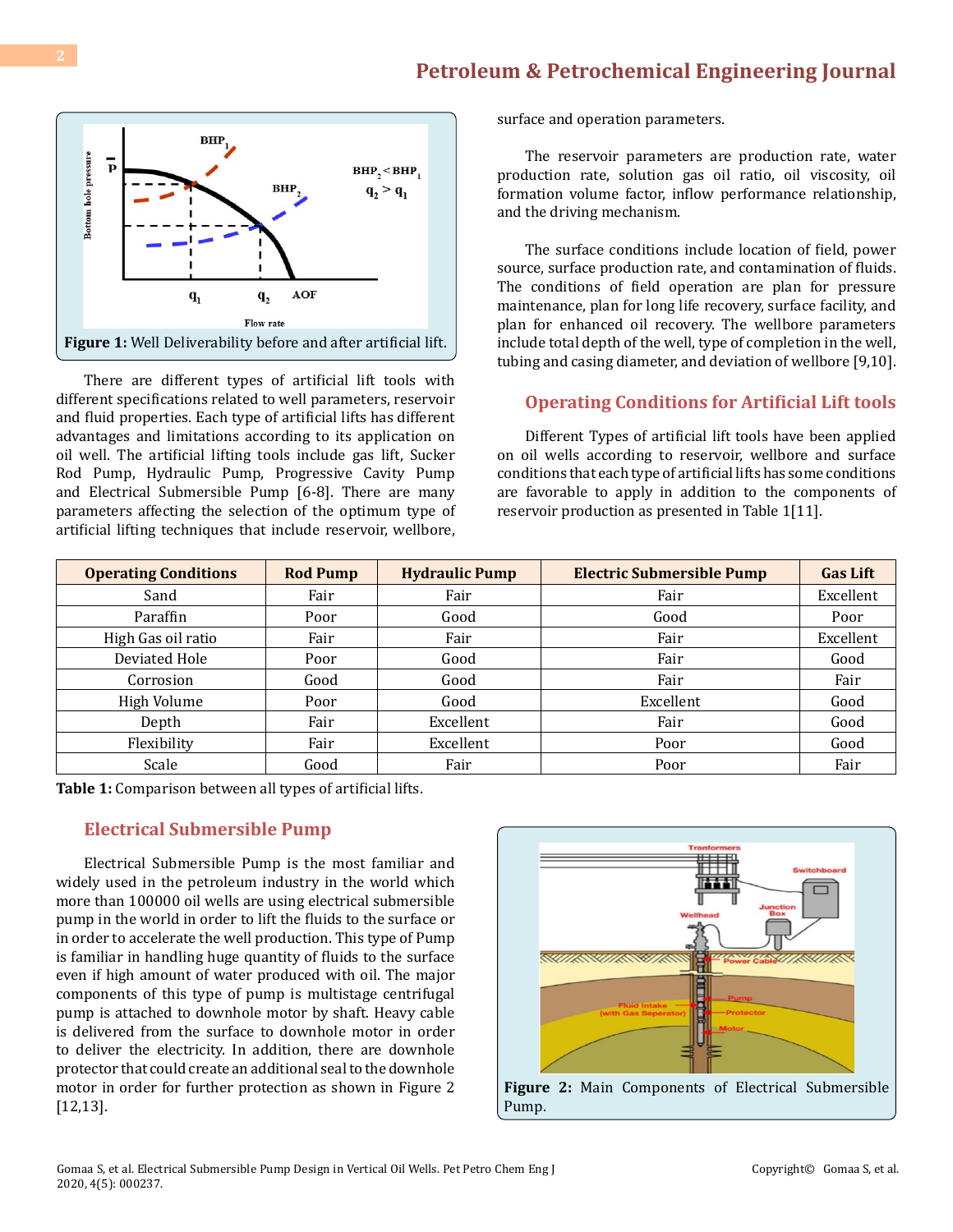#### **Advantages of Electrical Submersible Pump [9,14]**

- 1. Electrical Submersible Pump can provide large produced liquid volume from the reservoir
- 2. Electrical Submersible Pump has only limited equipment at the surface
- 3. Electrical Submersible Pump is highly recommended in highly deviated wells and in wells with severe dogleg.
- 4. Electrical Submersible Pump efficiency is very high that produce greater than 1000 bbl/day liquid.
- 5. Electrical Submersible Pump has high resistance to corrosion in oil wells.
- 6. Electrical Submersible Pump has low cost of maintenance.

### **Limitations of Electrical Submersible Pump [9,15]**

- 1. Electrical Submersible Pump has a great problem in case of sand production from reservoir to the wellbore.
- 2. Electrical Submersible Pump has a great problem in case of high gas oil ratio is produced from the reservoir or in case of high bottom hole pressure in some oil wells with great depth.
- 3. Electrical Submersible Pump is difficult to use in case of low oil production from some wells. In case of production is lower than 200 barrel per day.
- 4. Electrical Submersible Pump is very critical in case of oil wells in the offshore area.
- 5. Electrical Submersible Pump requires large diameter of casing in case of high volume of liquid produced from the reservoir.
- 6. Electrical Submersible Pump is very costly in case of there is a failure in the downhole motor.

There are several softwares designed to build a model for electrical submersible pump for any oil well according to several conditions. These conditions such as reservoir properties, well parameters and surface conditions could enable us to select the best and optimum Electrical Submersible Pump parameters that match all conditions in order to enhance well performance and increase well productivity. One of the main parameters is gas oil ratio that influence on number of stages in ESP pump. Increasing gas oil ratio that produced from the reservoir will increase number of stages in the pump. One of the most familiar and widely used software is PROSPER that could select the optimum design for electrical submersible pump for all oil wells conditions [16].

There are some constrains for electrical submersible pump such as sand production from reservoir to the wellbore. In these conditions, downhole screen or filter has to be installed against the formation intervals in order to prevent any wear in the downhole pump. So, most of wells that have sand production, also have gravel pack in order to protect downhole motor from sand. However, most of artificial lift tools could not handle sand production from reservoir to the wellbore. There are only two types of artificial lift tools could handle sand production. These two types are gas lift and progressive cavity pump [12].

#### **Design of Electrical Submersible Pump**

Table 2 presents the reservoir and fluid properties for an oil well is producing from black oil reservoir has low productivity due to losses in wellbore pressure from sand face to the surface. Therefore, it is planned to design Electrical submersible pump to maximize oil productivity from well. The reservoir has high oil potential and large oil volume could deliver to the well bore which requires an artificial lift tool to produce large volume of oil production to the surface. The benefit of Electrical submersible pump is producing large liquid volume because it has the ability to carry large quantity of liquid to the surface. Figure 3 displays the input fluid properties in order to match the reservoir data.

| Correlations<br>Input Parameters<br>Pb, Rs, Bo Glaso<br>Solution GOR<br>800<br>scf/STB<br>35<br>Oil Gravity<br>API<br>Oil Viscosity Beal et al.<br>0.78<br>Gas Gravity<br>sp. gravity<br>Water Salinity 80000<br>ppm | $\check{}$<br>$\overline{\phantom{a}}$ |
|----------------------------------------------------------------------------------------------------------------------------------------------------------------------------------------------------------------------|----------------------------------------|
|                                                                                                                                                                                                                      |                                        |
|                                                                                                                                                                                                                      |                                        |
|                                                                                                                                                                                                                      |                                        |
|                                                                                                                                                                                                                      |                                        |
|                                                                                                                                                                                                                      |                                        |
| Impurities <sup>-</sup><br>Pump Data                                                                                                                                                                                 |                                        |
| Mole Percent H2S 0<br>percent                                                                                                                                                                                        |                                        |
| Mole Percent CO2 0<br>percent                                                                                                                                                                                        |                                        |
|                                                                                                                                                                                                                      |                                        |

| Reservoir pressure, psi    | 5200   |
|----------------------------|--------|
| Bubble point pressure, psi | 3600   |
| Reservoir Temperature, F   | 250    |
| GOR, scf/stb               | 800    |
| Water cut, %               | 50     |
| API                        | 35     |
| Gas specific gravity       | 0.78   |
| Water salinity, ppm        | 80,000 |
| Oil FVF, bbl/stb           | 1.45   |
| Oil viscosity, cp          | 0.3    |

**Table 2:** Reservoir and fluid properties.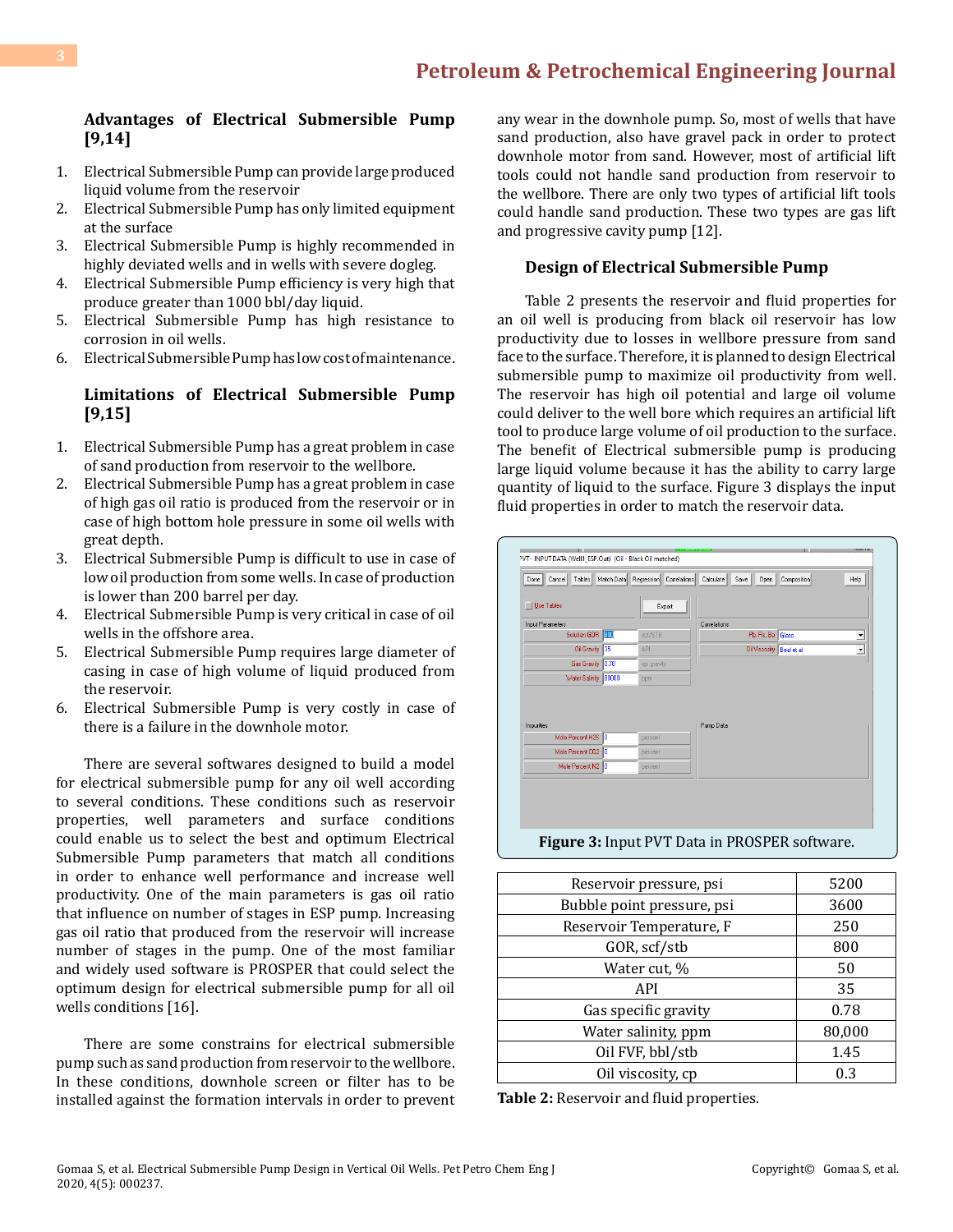This PVT data have to be matched with the matching parameters using the suitable correlation in PROSPER model. There are several correlations could be applicable. Prosper software will make a lot of iterations in order to achieve the best correlation that will represent the reservoir fluid properties. Figure 4 depicts the matching parameters have to be matched with fluid properties.

| Done           | Main                                   | Cancel           | Reset<br>Copy                          | Clip                 | Import        | PVTP Import | Transfer | Plot<br>Help |  |
|----------------|----------------------------------------|------------------|----------------------------------------|----------------------|---------------|-------------|----------|--------------|--|
|                | PVT Match data<br>$\div$<br>Table<br>1 |                  | Temperature 250<br><b>Bubble Point</b> | 3600                 | deg F<br>psig |             |          |              |  |
|                | Pressure                               | Gas Oil<br>Ratio | <b>Oil FVF</b>                         | <b>Oil Viscosity</b> |               |             |          |              |  |
|                | psig                                   | scf/STB          | RB/STB                                 | centipoise           |               |             |          |              |  |
| 1              | 3600                                   | 800              | 1.456                                  | 0.31                 |               |             |          |              |  |
| $\overline{c}$ |                                        |                  |                                        |                      |               |             |          |              |  |
| 3              |                                        |                  |                                        |                      |               |             |          |              |  |
| 4              |                                        |                  |                                        |                      |               |             |          |              |  |
| 5              |                                        |                  |                                        |                      |               |             |          |              |  |
| 6              |                                        |                  |                                        |                      |               |             |          |              |  |
| 7              |                                        |                  |                                        |                      |               |             |          |              |  |
| 8              |                                        |                  |                                        |                      |               |             |          |              |  |
| 9              |                                        |                  |                                        |                      |               |             |          |              |  |
| 10             |                                        |                  |                                        |                      |               |             |          |              |  |
| 11<br>12       |                                        |                  |                                        |                      |               |             |          |              |  |
| 13             |                                        |                  |                                        |                      |               |             |          |              |  |
| 14             |                                        |                  |                                        |                      |               |             |          |              |  |
| 15             |                                        |                  |                                        |                      |               |             |          |              |  |



| Done                 | Cancel       | Main           | Export         | Report<br>Reset All | Help            |                   |
|----------------------|--------------|----------------|----------------|---------------------|-----------------|-------------------|
| <b>Bubble Point</b>  |              |                |                |                     |                 |                   |
|                      | Glaso        | Standing       | Lasater        | Vazquez-Beggs       | Petrosky et all | Al-Marhoun        |
| Parameter 1          | 91.278       |                | 41.3206        | 91.1376             | $\mathbf{1}$    | 90.9341           |
| Parameter 2          | 3613.91      | 0              | 1192.78        | 3417.82             | $\bf{0}$        | 3068 47           |
| <b>Std Deviation</b> | 0.49         |                | 0.12           | 0.35                |                 | 0.31              |
|                      | Reset        | Reset          | Reset          | Reset               | Reset           | Reset             |
| Solution GOR         |              |                |                |                     |                 |                   |
|                      | Glaso        | Standing       | Lasater        | Vazquez-Beggs       | Petrosky et all | <b>Al-Marhoun</b> |
| Parameter 1          | -1163.69     | -1193.58       | 0.80667        | $-1419.42$          | $\mathbf{1}$    | $\mathbf{1}$      |
| Parameter 2          | 1713.51      | 1716.47        | $-0.19129$     | 1738.8              | $\bf{0}$        | $\mathbf{0}$      |
| <b>Std Deviation</b> | 565.615      | 565.615        |                | 565,615             |                 |                   |
|                      | Reset        | Reset          | Reset          | Reset               | Reset           | Reset             |
| Oil FVF              |              |                |                |                     |                 |                   |
|                      | Glaso        | Standing       | Lasater        | Vazquez-Beggs       | Petrosky et all | <b>Al-Marhoun</b> |
| Parameter 1          | 0.99755      | $\blacksquare$ | 0.8968         | 1                   | 0.99372         | $\mathbf{1}$      |
| Parameter 2          | $-0.0024577$ | $\bf{0}$       | 0.1015         | $\mathbf{0}$        | $-0.0063582$    | $\overline{0}$    |
| Parameter 3          |              | 1              | 1              | 1                   | 1               | $\blacksquare$    |
| Parameter 4          | $1e-8$       | 0              | $1e-8$         | $\bf{0}$            | $1e-8$          | $\mathbf{r}$      |
| <b>Std Deviation</b> | 0.28274      |                |                |                     | 0.31763         |                   |
|                      | Reset        | Reset          | Reset          | Reset               | Reset           | Reset             |
|                      |              |                |                |                     |                 |                   |
| <b>Oil Viscosity</b> | Beal et al.  | Beggs et al.   | Petrosky et al | Eaboaah et al       | Bergman-Sutton  |                   |
| Parameter 1          | 0.70398      | 0.53063        | 0.87085        | 1.43344             | 2,49092         |                   |
| Parameter 2          | $-0.22479$   | $-2.44054$     | $-0.05397$     | $-9.16069$          | $-13.7265$      |                   |
| <b>Std Deviation</b> |              | $1e-6$         |                | $2e-6$              |                 |                   |
|                      | Reset        | Reset          | Reset          | Reset               | Reset           |                   |

**Figure 5:** Different correlations selection for matching parameters.

The best correlation will be selected depending on two parameters. The first parameter must be closest to one in value while, the second parameter must be near to zero in order to achieve the lowest standard deviation**.** Figure 5 shows the different correlations used in PROSPER model.

The best correlation for calculating solution gas oil ratio, bubble point pressure and oil formation volume factor is Glaso correlation where, Beal et al. correlation is the best on for calculating the oil viscosity. These correlations will be applied to predict the future performance of reservoir fluid.

#### **Inflow Performance Relationship**

Inflow performance relationship "IPR" represents the performance of reservoir to deliver liquid to the wellbore. In order to establish the inflow performance relationship, it is required to import reservoir parameters depending on reservoir model selected such as reservoir pressure, reservoir temperature, water cut from reservoir, gas oil ratio and productivity index of reservoir. Then plot inflow performance of reservoir as shown in Figure 6.



**Figure 6:** Model selection and required parameters for IPR.

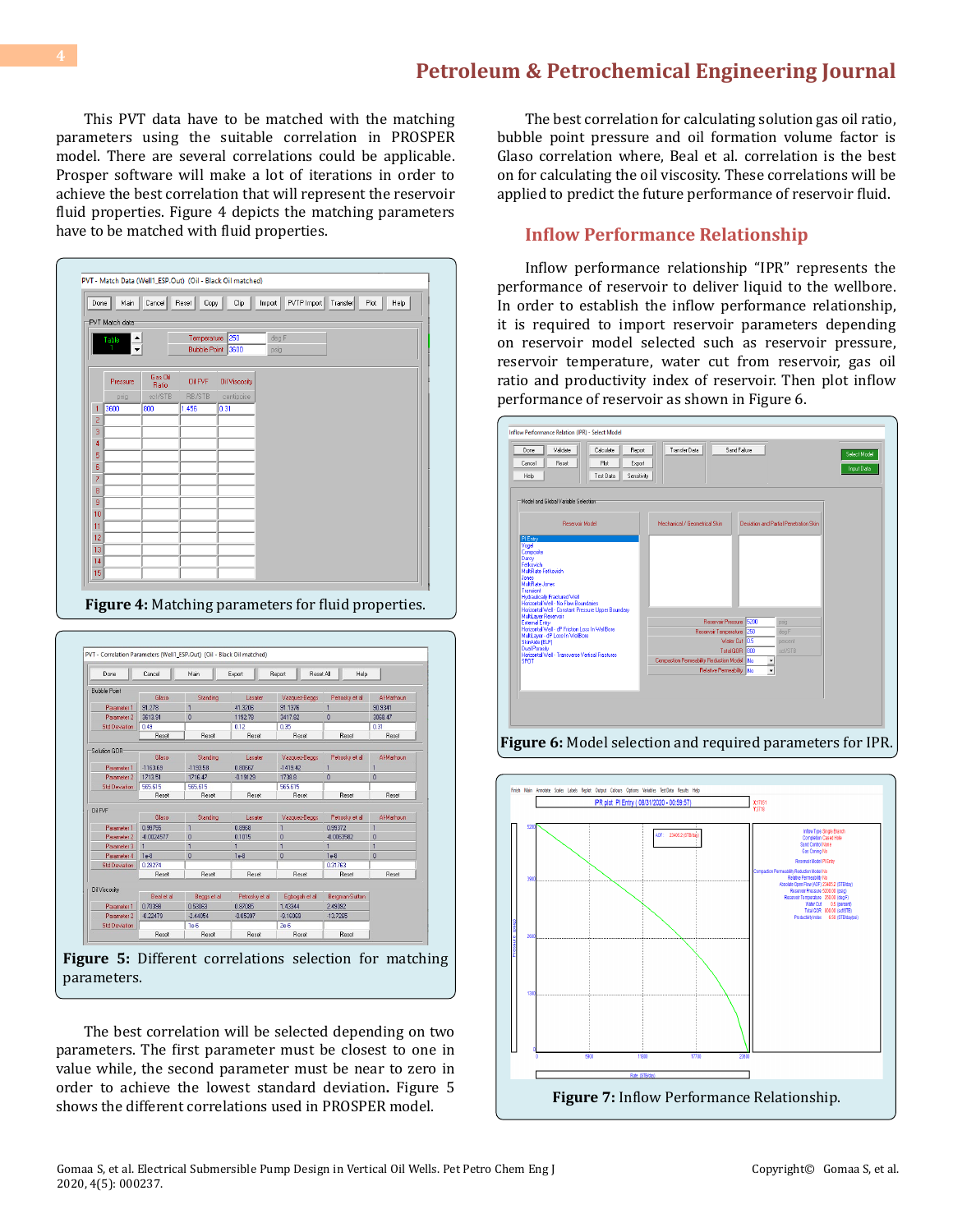PROSPER software will use the above reservoir parameters to calculate the inflow performance relationship at different pressure values then plot this inflow performance on curve that will be illustrated in Figure 7.

#### **Vertical Lift Performance Data**

There are several parameters will control the value of pressure losses in the well such as deviation survey which represents the change in well trajectory regarding to the vertical depth of the well. Figure 8 displays the input data for deviation survey on PROSPER model.

Downhole equipment represents the different sizes of each equipment in the well bore that may cause pressure loss due to the obstruction of different sizes in the well bore. Figure 9 shows the input equipment in this case study.

Geothermal Gradient represents the change in temperature with depth, as it will have an impact on the well productivity and well bore pressure. Figure 10 illustrates the input temperature change with depth in the wellbore.

| Done           | Cancel                                                     | Main                          | Help                       | Filter         |
|----------------|------------------------------------------------------------|-------------------------------|----------------------------|----------------|
| Input Data     |                                                            |                               |                            |                |
|                | Measured<br>Depth                                          | <b>True Vertical</b><br>Depth | Cumulative<br>Displacement | Angle          |
|                | (feet)                                                     | [feet]                        | (feet)                     | (degrees)      |
| 1              | lol                                                        | ō                             | $\overline{0}$             | Ō              |
| $\overline{2}$ | 1000                                                       | 1000                          | $\overline{0}$             | $\overline{0}$ |
| 3              | 1500                                                       | 1500                          | $\overline{0}$             | Ō              |
| 4              | 1954                                                       | 1950                          | 60.1332                    | 7.6113         |
| 5              | 2262                                                       | 2250                          | 129,876                    | 13.0873        |
| 6              | 3077                                                       | 3000                          | 448.819                    | 23,038         |
| 7              | 8993                                                       | 8000                          | 3610.95                    | 32.3103        |
| 8              | 12672                                                      | 11000                         | 5740.51                    | 35.3692        |
| 9              | 12960                                                      | 11200                         | 5947.74                    | 46.017         |
| 10             | 13435                                                      | 11500                         | 6316.01                    | 50.8333        |
| 11             |                                                            |                               |                            |                |
| 12             |                                                            |                               |                            |                |
| 13             |                                                            |                               |                            |                |
| 14             |                                                            |                               |                            |                |
| 15             |                                                            |                               |                            |                |
| 16             |                                                            |                               |                            |                |
| 17             |                                                            |                               |                            |                |
| 18             |                                                            |                               |                            |                |
| 19             |                                                            |                               |                            |                |
| 20             |                                                            |                               |                            |                |
|                | Copy Cut Paste Insert Delete All Invert Plot Import Export |                               |                            |                |
| MD <-> TVD     |                                                            |                               |                            |                |
|                |                                                            |                               | Calculate                  |                |
|                |                                                            |                               |                            |                |



**Figure 9:** Well Downhole Equipment.



After constructing the inflow performance relationship that represents the reservoir deliverability, the design of electrical submersible pump requires several input parameters in order to evaluate the efficiency of electrical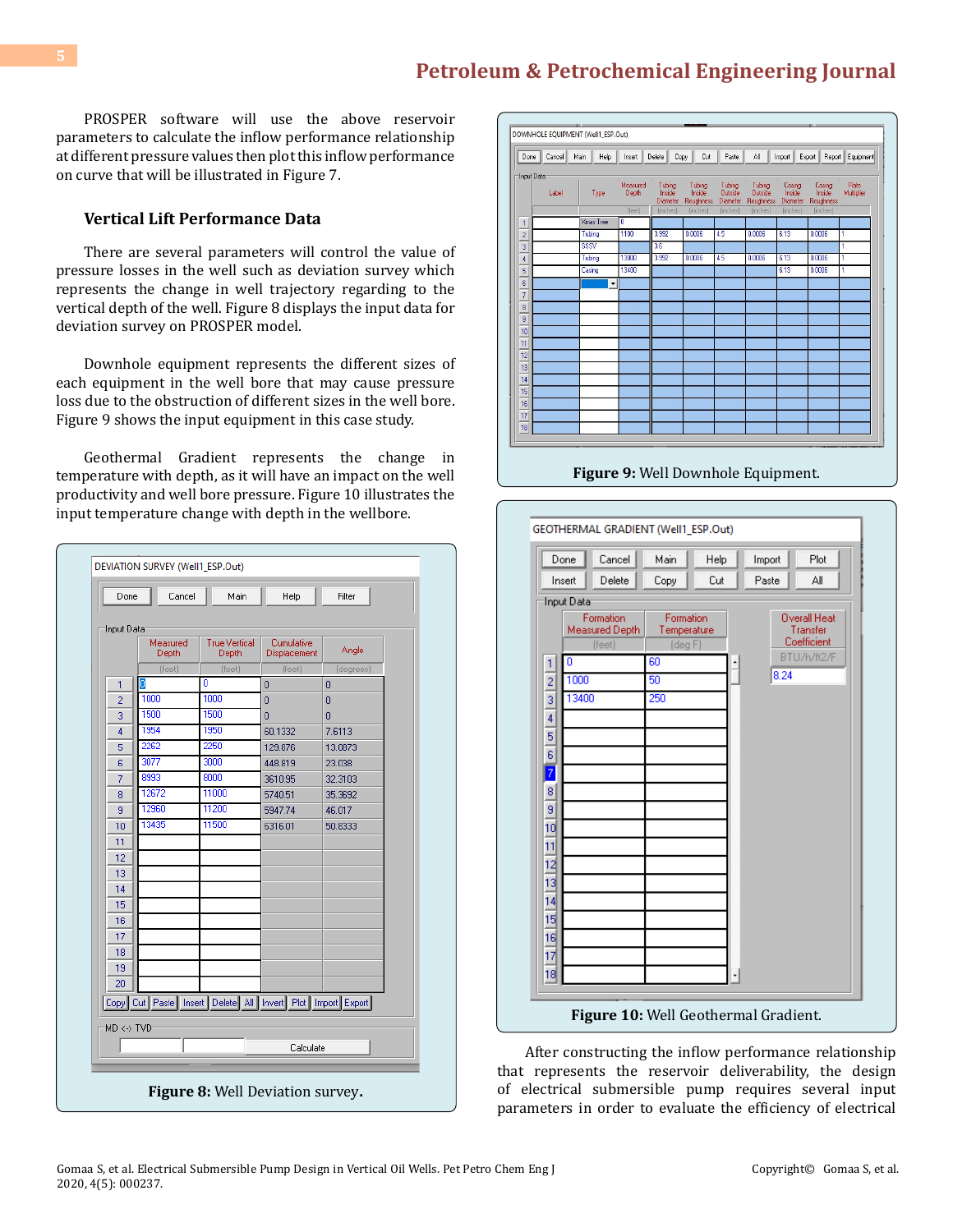submersible pump and calculate the different outputs.

There are several input parameters are required to design electrical submersible pump. These parameters such as depth of pump, length of power cable, required rate, reservoir water cut, gas oil ratio of reservoir, top node pressure. The input parameters have been imported in PROSPER software as shown in Figure 11.

| Calculate<br>Done<br>Design   | Cancel          | Report<br>Export<br>Help           |
|-------------------------------|-----------------|------------------------------------|
| Input Data                    |                 |                                    |
| Pump depth (Measured)   12000 |                 | feet                               |
| Operating Frequency           | 160             | Hertz                              |
| Maximum OD                    | 16              | inches                             |
| Length Of Cable               | 13500           | feet                               |
| Gas Separator Efficiency      | Iо              | percent                            |
| Design Rate                   | 12000           | STB/day                            |
| Water Cut                     | 180             | percent                            |
| Total GOR                     | 800             | scf/STB                            |
| Top Node Pressure             | 350             | psig                               |
| Motor Power Safety Margin 0   |                 | percent                            |
| Pump Wear Factor 10           |                 | fraction                           |
| Pipe Correlation              | Beggs and Brill |                                    |
| Tubing Correlation            |                 | Petroleum Experts 3 1.00 1.00<br>▼ |
| Gas DeRating Model            | <none></none>   | $\blacktriangledown$               |

**Figure 11:** Data required for electrical submersible pump design.

### **Results of Electrical Submersible Pump Design**

By using the input parameters, PROSPER software could calculate the pump intake pressure, pump discharge pressure, pump discharge rate, actual head required as shown in Figure 12**.**

| Calculate<br>Done           | Main     | Help       | Export | Sensitivity |   |
|-----------------------------|----------|------------|--------|-------------|---|
| Flowing Bottomhole Pressure | 3352.25  | (psig)     |        |             | ٨ |
| Water Cut                   | 80       | (percent)  |        |             |   |
| Pump Frequency              | 60       | (Hertz)    |        |             |   |
| Pump Intake Pressure        | 2941.35  | (psig)     |        |             |   |
| Pump Intake Temperature     | 249.012  | (deg F)    |        |             |   |
| Pump Intake Rate            | 13787.6  | (RB/day)   |        |             |   |
| Free GOR Entering Pump      | 182.314  | (scf/STB)  |        |             |   |
| Pump Discharge Pressure     | 4510.68  | (psig)     |        |             |   |
| Pump Dischage Rate          | 13479.2  | (RB/day)   |        |             |   |
| Total GOR Above Pump        | 800      | (scf/STB)  |        |             |   |
| <b>Mass Flow Rate</b>       | 4378361  | (Ibm/dav)  |        |             |   |
| <b>Total Fluid Gravity</b>  | 0.91992  |            |        |             |   |
| Average Downhole Rate       | 13577.5  | (RB/day)   |        |             |   |
| <b>Head Required</b>        | 3939.01  | (feet)     |        |             |   |
| Actual Head Required        | 3939.01  | (feet)     |        |             |   |
| <b>Fluid Power Required</b> | 361.757  | (hp)       |        |             |   |
| GLR At Pump Intake (V/V)    | 0.034798 | (fraction) |        |             |   |
| Gas Fraction At Pump Intake | 0.033627 | (fraction) |        |             | ٧ |

**Figure 12:** Calculations required to design the electrical submersible pump**.** 

Finally, PROSPER could design the optimum parameters and output of electrical submersible pump that will be applied in this well. The results of PROSPER for electrical submersible pump design are number of pump stages equal 106 stage, required power equal 571 hp, the outlet temperature of the pump equal 255 F and the efficiency of electrical submersible pump equal 64 %. Figure 13 illustrates the results of electrical submersible pump design by PROSPER software for this well. The operating area of electrical submersible pump is shown in Figure 14.

| ESP Design (Well1_ESP.Out) (Matched PVT) |         |             |                                                    |         |         |
|------------------------------------------|---------|-------------|----------------------------------------------------|---------|---------|
| Cancel<br>Done                           | Main    | Help        | Plot                                               |         |         |
| Input Data                               |         |             |                                                    |         |         |
| <b>Head Required</b>                     | 3939.01 | feet        | Pump Intake Pressure                               | 2941.35 | psig    |
| Average Downhole Rate                    | 13577.5 | RB/day      | Pump Intake Rate                                   | 13787.6 | RB/day  |
| <b>Total Fluid Gravity</b>               | 0.91992 | sp. gravity | Pump Discharge Pressure                            | 4510.68 | psig    |
| Free GOR Below Pump                      | 182.314 | scf/STB     | Pump Discharge Rate                                | 13479.2 | RB/day  |
| Total GOR Above Pump                     | 800     | scf/STB     | Pump Mass Flow Rate                                | 4378361 | Ibm/day |
| Pump Inlet Temperature                   | 249.012 | deg F       | Average Cable Temperature                          | 220.483 | degF    |
| Select Pump                              |         |             | CENTRILIFT KC12000 5.62 inches (9500-14500 RB/day) |         |         |
| Select Motor<br><b>Select Cable</b>      |         |             |                                                    |         |         |
|                                          |         |             |                                                    |         |         |
| <b>Number Of Stages</b>                  | 106     |             | <b>Motor Efficiency</b>                            |         | percent |
| <b>Power Required</b>                    | 571.412 | ho          | <b>Power Generated</b>                             |         | hp      |
| <b>Pump Efficiency</b>                   | 63.6924 | percent     | <b>Motor Speed</b>                                 |         | rpm     |
| <b>Pump Outlet Temperature</b>           |         | deg F       | Voltage Drop Along Cable                           |         | Volts   |
| <b>Results</b><br><b>Current Used</b>    |         | amps        | Voltage Required At Surface                        |         | Volts   |